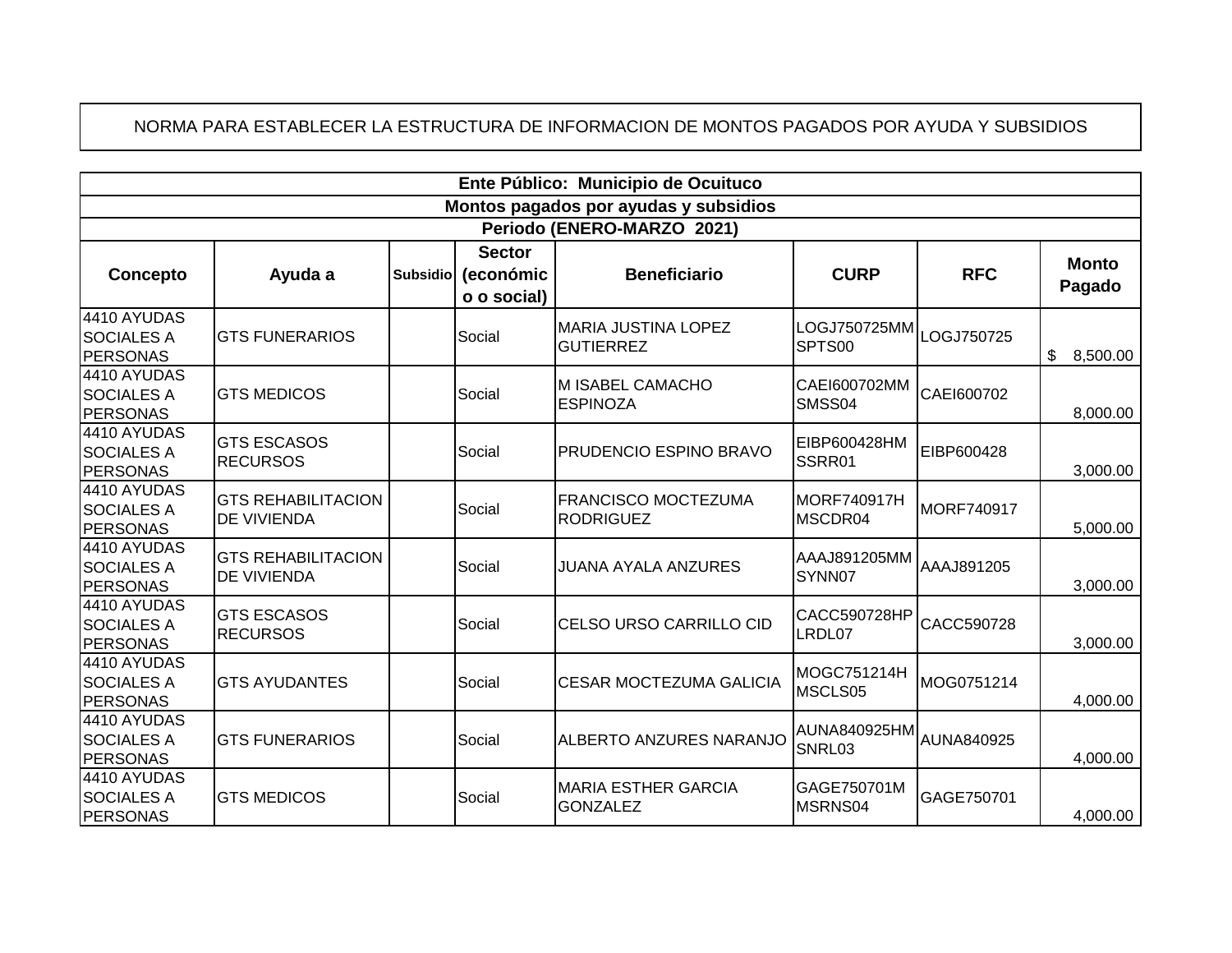| 4410 AYUDAS<br><b>SOCIALES A</b><br><b>PERSONAS</b> | <b>GTS ESCASOS</b><br><b>RECURSOS</b>           | Social | <b>HORTENCIA MOCTEZUMA</b><br><b>LOPEZ</b>     | MOLHH540111<br>MMSCPR04           | MOLHH540111 | 5,000.00 |
|-----------------------------------------------------|-------------------------------------------------|--------|------------------------------------------------|-----------------------------------|-------------|----------|
| 4410 AYUDAS<br><b>SOCIALES A</b><br><b>PERSONAS</b> | <b>GTS AYUDANTES</b>                            | Social | <b>JULIO RAMOS AYALA</b>                       | RAAJ610826HM<br>SMYL05            | RAAJ610826  | 4,000.00 |
| 4410 AYUDAS<br><b>SOCIALES A</b><br>PERSONAS        | <b>GTS FUNERARIOS</b>                           | Social | MARIA ISABEL AYALA LOPEZ                       | AALI611119MM<br>SYPS03            | AALI611119  | 3,000.00 |
| 4410 AYUDAS<br><b>SOCIALES A</b><br>PERSONAS        | <b>GTS VIVIENDA</b>                             | Social | <b>FREDI DAVID GUTIERREZ</b><br><b>CAMACHO</b> | GUCF901227H<br>MTMR09             | GUCF901227  | 2,800.00 |
| 4410 AYUDAS<br><b>SOCIALES A</b><br><b>PERSONAS</b> | <b>GTS VIVIENDA</b>                             | Social | ANI ARMANDO ARENAS<br><b>SANCHEZ</b>           | AESA911114HM AESA911114<br>SRNN05 |             | 1,500.00 |
| 4410 AYUDAS<br><b>SOCIALES A</b><br><b>PERSONAS</b> | <b>GTS FUNERARIOS</b>                           | Social | <b>JOSE ANTONIO SAUCEDO</b><br><b>ARIZA</b>    |                                   |             | 7,540.00 |
| 4410 AYUDAS<br><b>SOCIALES A</b><br><b>PERSONAS</b> | <b>GTS MEDICOS</b>                              | Social | <b>ALAN ESPINOZA AYALA</b>                     | EIAA990820HM<br>SSYL09            | EIAA990820  | 3,500.00 |
| 4410 AYUDAS<br><b>SOCIALES A</b><br><b>PERSONAS</b> | <b>GTS ESCASOS</b><br><b>RECURSOS</b>           | Social | <b>ESTHER PINEDA YAÑEZ</b>                     | <b>PIYE560730MM</b><br>SNXS09     | PIYE560730  | 3,000.00 |
| 4410 AYUDAS<br><b>SOCIALES A</b><br><b>PERSONAS</b> | <b>GTS REHABILITACION</b><br><b>DE VIVIENDA</b> | Social | <b>PRUDENCIO ESPINO BRAVO</b>                  | EIBP600428HM<br>SSRR01            | EIBP600428  | 3,000.00 |
| 4410 AYUDAS<br><b>SOCIALES A</b><br>PERSONAS        | <b>GTS ESCASOS</b><br><b>RECURSOS</b>           | Social | SANDRA ZAMORA ROSALES                          | ZARS900412MM<br>SMSN02            | ZARS900412  | 3,000.00 |
| 4410 AYUDAS<br><b>SOCIALES A</b><br><b>PERSONAS</b> | <b>GTS REHABILITACION</b><br><b>DE VIVIENDA</b> | Social | SALBIO GUTIERREZ MORALES                       | GUMS530910H<br>MSTRL01            | GUMS530910  | 8,000.00 |
| 4410 AYUDAS<br><b>SOCIALES A</b><br><b>PERSONAS</b> | <b>GTS MEDICOS</b>                              | Social | <b>MARIA ESTHER GARCIA</b><br><b>GONZALEZ</b>  | GAGE750701M<br>MSRNS04            | GAGE750701  | 4,000.00 |
| 4410 AYUDAS<br><b>SOCIALES A</b><br>PERSONAS        | <b>GTS REHABILITACION</b><br><b>DE VIVIENDA</b> | Social | <b>ADAN SANCHEZ MONGE</b>                      | SAMA491219H<br>MSNND08            | SAMA491219  | 3,000.00 |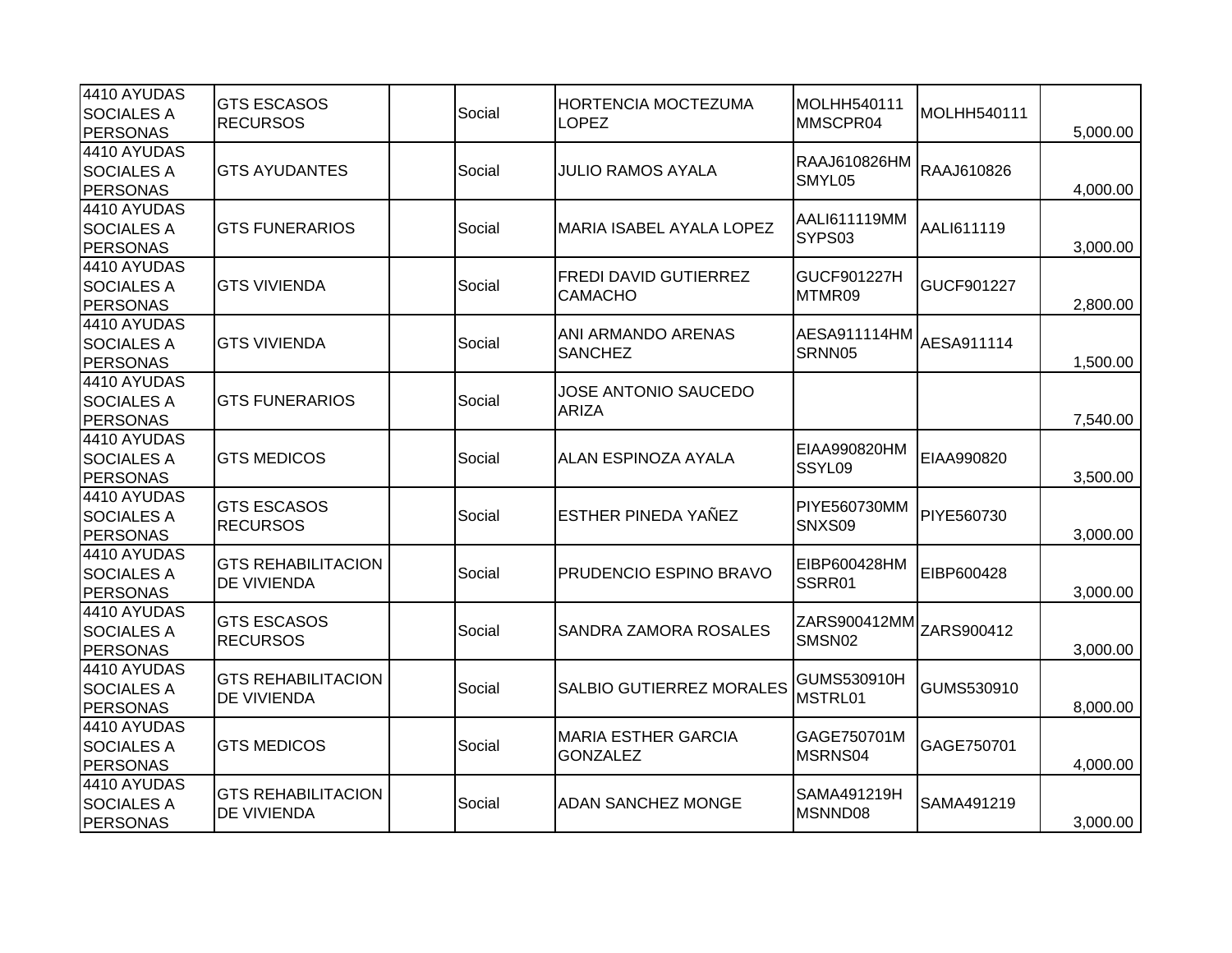| 4410 AYUDAS<br><b>SOCIALES A</b><br><b>PERSONAS</b> | <b>GTS ESCASOS</b><br><b>RECURSOS</b>       | Social | ANDRES AYALA MONGE                         | AAMA981230H<br>MSYNN04  | AAMA981230  | 3,000.00  |
|-----------------------------------------------------|---------------------------------------------|--------|--------------------------------------------|-------------------------|-------------|-----------|
| 4410 AYUDAS<br><b>SOCIALES A</b><br><b>PERSONAS</b> | <b>GTS FESTIVIDAD</b><br><b>TRADICIONAL</b> | Social | TOMAS RIVAS AYALA                          |                         |             | 50,000.00 |
| 4410 AYUDAS<br><b>SOCIALES A</b><br><b>PERSONAS</b> | <b>GTS MEDICOS</b>                          | Social | ALFONSA LOPEZ SANCHEZ                      | LOSA610123MM<br>SPNL09  | LOSA610123  | 5,000.00  |
| 4410 AYUDAS<br><b>SOCIALES A</b><br><b>PERSONAS</b> | <b>GTS FUNERARIOS</b>                       | Social | <b>FRUCTUOSO AYALA</b><br><b>GONZALEZ</b>  | AAGF691018HM<br>SYNR09  | AAGF691018  | 6,000.00  |
| 4410 AYUDAS<br><b>SOCIALES A</b><br><b>PERSONAS</b> | <b>GTS ESCASOS</b><br><b>RECURSOS</b>       | Social | <b>HORTENCIA MOCTEZUMA</b><br><b>LOPEZ</b> | MOLHH540111<br>MMSCPR04 | MOLHH540111 | 5,000.00  |
| 4410 AYUDAS<br><b>SOCIALES A</b><br><b>PERSONAS</b> | <b>GTS MEDICOS</b>                          | Social | ANGELINA SANCHEZ MONGE                     | SAMA440721M<br>MSNNN02  | SAMA440721  | 4,450.00  |
| 4410 AYUDAS<br><b>SOCIALES A</b><br><b>PERSONAS</b> | <b>GTS MEDICOS</b>                          | Social | VERONICA AYALA AYALA                       | AAAV910205MM<br>SYYR01  | AAAV910205  | 5,000.00  |
| 4410 AYUDAS<br><b>SOCIALES A</b><br><b>PERSONAS</b> | <b>GTS MEDICOS</b>                          | Social | JUAN ANTONIO AYALA AYALA                   | AAAJ890928HM<br>SYYN07  | AAAJ890928  | 3,557.00  |
| 4410 AYUDAS<br><b>SOCIALES A</b><br><b>PERSONAS</b> | <b>GTS MEDICOS</b>                          | Social | CARMELITA CAZARES AYALA                    |                         |             | 2,000.00  |
| 4410 AYUDAS<br><b>SOCIALES A</b><br><b>PERSONAS</b> | <b>GTS MEDICOS</b>                          | Social | REYNA CARMONA GARCIA                       |                         |             | 2,000.00  |
| 4410 AYUDAS<br><b>SOCIALES A</b><br><b>PERSONAS</b> | <b>GTS REHABILITACION</b><br>DE VIVIENDA    | Social | <b>EFRAIN MORALES CAZARES</b>              | MOCE691227H<br>MSRZF06  | MOCE691227  | 6,000.00  |
| 4410 AYUDAS<br><b>SOCIALES A</b><br><b>PERSONAS</b> | <b>GTS MEDICOS</b>                          | Social | ANGEL AYALA RAMIREZ                        | AARA750601HM<br>SYMN08  | AARA750601  | 6,000.00  |
| 4410 AYUDAS<br><b>SOCIALES A</b><br><b>PERSONAS</b> | <b>GTS MEDICOS</b>                          | Social | <b>BERTHA ESPINO MARTINEZ</b>              | EIMB750325MM<br>SSRR09  | EIMB750325  | 6,000.00  |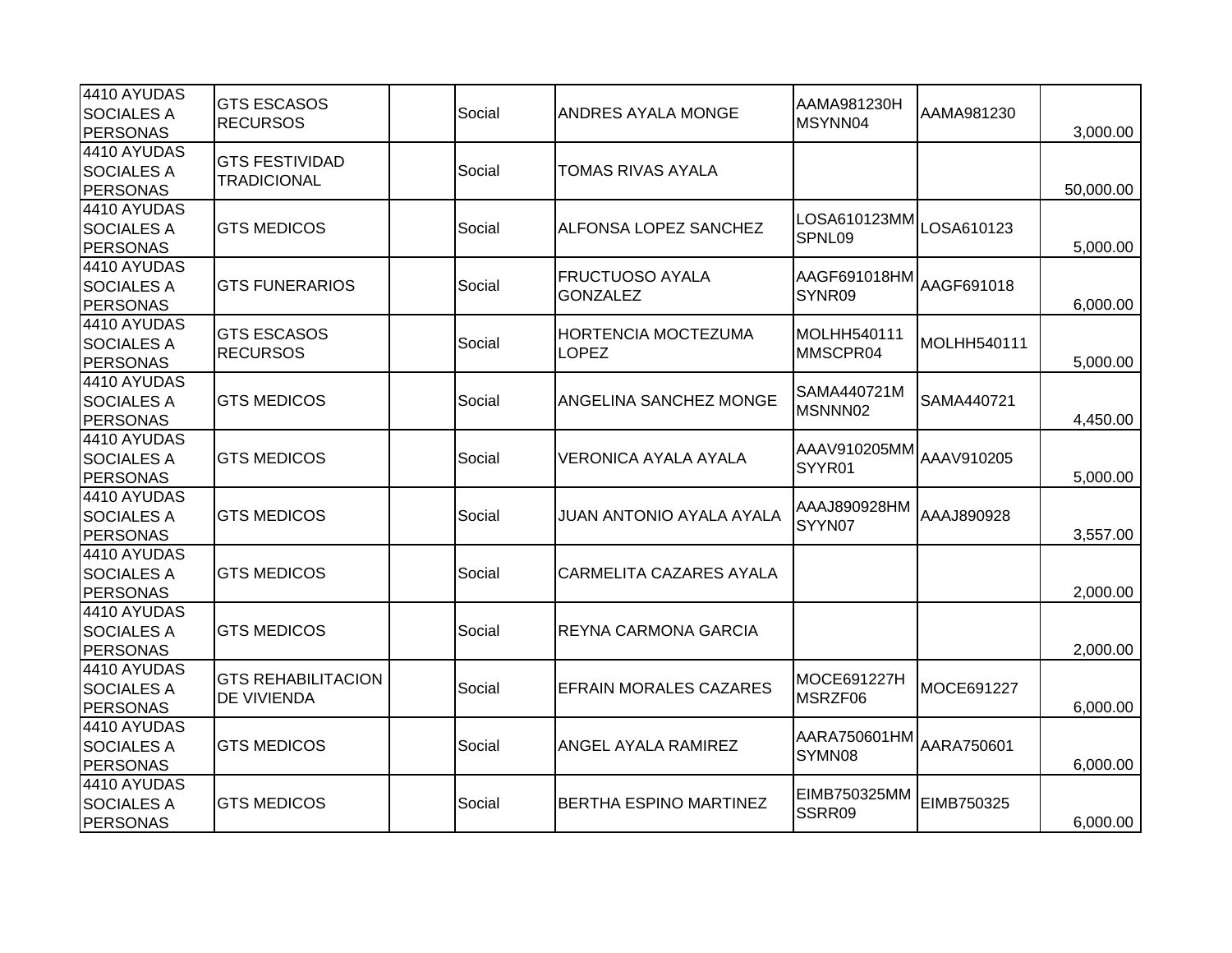| 4410 AYUDAS       |                           |        |                                          |                        |            |           |
|-------------------|---------------------------|--------|------------------------------------------|------------------------|------------|-----------|
| <b>SOCIALES A</b> | <b>GTS FUNERARIOS</b>     | Social | ESTEBAN AYALA AYALA                      |                        |            |           |
| <b>PERSONAS</b>   |                           |        |                                          |                        |            | 5,000.00  |
| 4410 AYUDAS       |                           |        |                                          |                        |            |           |
| <b>SOCIALES A</b> | <b>GTS FUNERARIOS</b>     | Social | <b>SANTOS AYALA SANCHEZ</b>              |                        |            |           |
| <b>PERSONAS</b>   |                           |        |                                          |                        |            | 5,565.00  |
| 4410 AYUDAS       |                           |        | <b>FREDI DAVID GUTIERREZ</b>             | GUCF901227H            |            |           |
| <b>SOCIALES A</b> | <b>GTS MEDICOS</b>        | Social |                                          | MTMR09                 | GUCF901227 |           |
| <b>PERSONAS</b>   |                           |        | CAMACHO                                  |                        |            | 1,200.00  |
| 4410 AYUDAS       |                           |        |                                          |                        |            |           |
| <b>SOCIALES A</b> | <b>GTS MEDICOS</b>        | Social | SANDRA ZAMORA ROSALES                    | ZARS900412MM<br>SMSN02 | ZARS900412 |           |
| <b>PERSONAS</b>   |                           |        |                                          |                        |            | 8,889.00  |
| 4410 AYUDAS       |                           |        |                                          |                        |            |           |
| <b>SOCIALES A</b> | <b>GTS AYUDANTES</b>      | Social | <b>JULIO RAMOS AYALA</b>                 | RAAJ610826HM           | RAAJ610826 |           |
| <b>PERSONAS</b>   |                           |        |                                          | SMYL05                 |            | 4,000.00  |
| 4410 AYUDAS       |                           |        |                                          | MOGC751214H            |            |           |
| <b>SOCIALES A</b> | <b>GTS AYUDANTES</b>      | Social | <b>CESAR MOCTEZUMA GALICIA</b>           | MSCLS05                | MOGC751214 |           |
| <b>PERSONAS</b>   |                           |        |                                          |                        |            | 4,000.00  |
| 4410 AYUDAS       | <b>GTS ESCASOS</b>        |        |                                          |                        |            |           |
| <b>SOCIALES A</b> | <b>RECURSOS</b>           | Social | PRIZCO AYALA GALICIA                     | AAGP740104HM<br>SYLR00 | AAGP740104 |           |
| <b>PERSONAS</b>   |                           |        |                                          |                        |            | 3,000.00  |
| 4410 AYUDAS       |                           |        |                                          |                        |            |           |
| <b>SOCIALES A</b> | <b>GTS ESCASOS</b>        | Social | <b>EPIFANIO GALICIA VARGAS</b>           |                        |            |           |
| <b>PERSONAS</b>   | <b>RECURSOS</b>           |        |                                          |                        |            | 10,000.00 |
| 4410 AYUDAS       |                           |        |                                          | MOAF701121H            |            |           |
| <b>SOCIALES A</b> | <b>GTS MEDICOS</b>        | Social | <b>FIDEL MONGE AYALA</b>                 |                        | MOAF701121 |           |
| <b>PERSONAS</b>   |                           |        |                                          | MSNYD06                |            | 6,000.00  |
| 4410 AYUDAS       | <b>GTS REHABILITACION</b> |        | <b>MARIA DEL CARMEN GALICIA</b>          |                        |            |           |
| <b>SOCIALES A</b> |                           | Social |                                          |                        |            |           |
| <b>PERSONAS</b>   | DE VIVIENDA               |        | <b>ACEVEDO</b>                           |                        |            | 8,000.00  |
| 4410 AYUDAS       |                           |        |                                          | EIMB750325MM           |            |           |
| <b>SOCIALES A</b> | <b>GTS MEDICOS</b>        | Social | <b>BERTHA ESPINO MARTINEZ</b>            | SSRR09                 | EIMB750325 |           |
| <b>PERSONAS</b>   |                           |        |                                          |                        |            | 3,000.00  |
| 4410 AYUDAS       |                           |        |                                          |                        |            |           |
| <b>SOCIALES A</b> | <b>GTS MEDICOS</b>        | Social | <b>MARCELA YADIRA ESCOBAR</b>            |                        |            |           |
| <b>PERSONAS</b>   |                           |        | <b>SANCHEZ</b>                           |                        |            | 1,500.00  |
| 4410 AYUDAS       |                           |        |                                          |                        |            |           |
| <b>SOCIALES A</b> | <b>GTS MEDICOS</b>        | Social | ADRIANA BERENICE CHOLULA<br><b>ROSAS</b> |                        |            |           |
| <b>PERSONAS</b>   |                           |        |                                          |                        |            | 5,000.00  |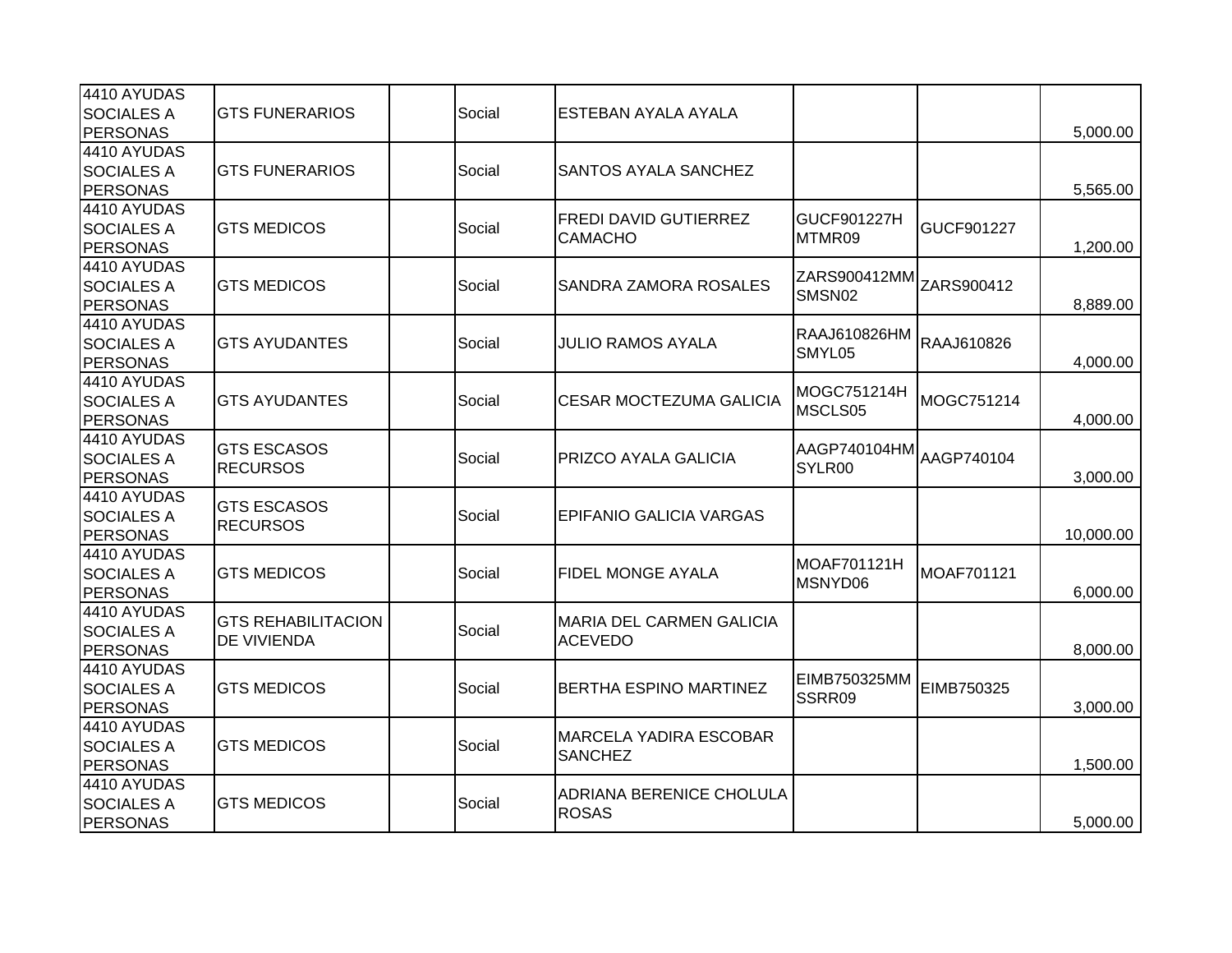| 4410 AYUDAS       | <b>GTS ESCASOS</b>        |        |        |                                  |                        |            |           |
|-------------------|---------------------------|--------|--------|----------------------------------|------------------------|------------|-----------|
| <b>SOCIALES A</b> | <b>RECURSOS</b>           |        | Social | <b>PRUDENCIO ESPINO BRAVO</b>    |                        |            |           |
| <b>PERSONAS</b>   |                           |        |        |                                  |                        |            | 4,768.00  |
| 4410 AYUDAS       |                           |        |        |                                  | SAAC700918HM           |            |           |
| <b>SOCIALES A</b> | <b>GTS MEDICOS</b>        |        | Social | CUPERTINO SANCHEZ AYALA          | SNYP02                 | SAAC700918 |           |
| PERSONAS          |                           |        |        |                                  |                        |            | 10,000.00 |
| 4410 AYUDAS       |                           |        |        |                                  | FOAC560813H            |            |           |
| <b>SOCIALES A</b> | <b>GTS MEDICOS</b>        |        | Social | J. CRUZ FONSECA AYALA            | MSNYR17                | FOAC560813 |           |
| <b>PERSONAS</b>   |                           |        |        |                                  |                        |            | 5,000.00  |
| 4410 AYUDAS       |                           |        |        | <b>JORGE LUIS GUTIERREZ</b>      |                        |            |           |
| <b>SOCIALES A</b> | <b>GTS FUNERARIOS</b>     |        | Social | <b>SANCHEZ</b>                   |                        |            |           |
| PERSONAS          |                           |        |        |                                  |                        |            | 5,000.00  |
| 4410 AYUDAS       |                           |        |        |                                  | SAFJ680619HM           |            |           |
| <b>SOCIALES A</b> | <b>GTS MEDICOS</b>        |        | Social | <b>JORGE SANCHEZ FLORES</b>      | SNLR01                 | SAFJ680619 |           |
| <b>PERSONAS</b>   |                           |        |        |                                  |                        |            | 6,967.00  |
| 4410 AYUDAS       |                           |        |        |                                  |                        |            |           |
| <b>SOCIALES A</b> | <b>GTS VIVIENDA</b>       |        | Social | <b>ITZEL JOANA AYALA ESCOBAR</b> |                        |            |           |
| <b>PERSONAS</b>   |                           |        |        |                                  |                        |            | 6,000.00  |
| 4410 AYUDAS       |                           |        |        |                                  |                        |            |           |
| <b>SOCIALES A</b> | <b>GTS FESTIVIDAD</b>     |        | Social | TOMAS RIVAS AYALA                |                        |            |           |
| PERSONAS          | <b>TRADICIONAL</b>        |        |        |                                  |                        |            | 50,000.00 |
| 4410 AYUDAS       |                           |        |        |                                  |                        |            |           |
| <b>SOCIALES A</b> | <b>GTS FUNERARIOS</b>     |        | Social | <b>MARCELA YADIRA ESCOBAR</b>    |                        |            |           |
| PERSONAS          |                           |        |        | <b>SANCHEZ</b>                   |                        |            | 2,500.00  |
| 4410 AYUDAS       |                           |        |        |                                  |                        |            |           |
| <b>SOCIALES A</b> | <b>GTS REHABILITACION</b> | Social |        | <b>ROGELIA MONGE AYALA</b>       | MOAR591202M<br>MSNYG03 | MOAR591202 |           |
| <b>PERSONAS</b>   | DE VIVIENDA               |        |        |                                  |                        |            | 5,000.00  |
| 4410 AYUDAS       |                           |        |        |                                  |                        |            |           |
| <b>SOCIALES A</b> | <b>GTS MEDICOS</b>        |        | Social | <b>CARLOS ANTONIO MORALES</b>    | MOVC881022H            | MOVC881022 |           |
| <b>PERSONAS</b>   |                           |        |        | <b>VARGAS</b>                    | MSRRR01                |            | 3,292.00  |
| 4410 AYUDAS       |                           |        |        |                                  |                        |            |           |
| <b>SOCIALES A</b> | <b>GTS REHABILITACION</b> |        | Social | <b>FREDI DAVID GUTIERREZ</b>     | GUCF901227H            | GUCF901227 |           |
| <b>PERSONAS</b>   | DE VIVIENDA               |        |        | <b>CAMACHO</b>                   | MSTMR09                |            | 10,000.00 |
| 4410 AYUDAS       |                           |        |        |                                  |                        |            |           |
| <b>SOCIALES A</b> | <b>GTS MEDICOS</b>        |        | Social | <b>CARMELITA ESCOBAR</b>         | EOSC661124M            | EOSC661124 |           |
| PERSONAS          |                           |        |        | <b>SANCHEZ</b>                   | MSSNR03                |            | 3,000.00  |
| 4410 AYUDAS       |                           |        |        |                                  |                        |            |           |
| <b>SOCIALES A</b> | <b>GTS MEDICOS</b>        |        | Social | <b>MAYTEMONSERRAT</b>            | CAHM010714M            | CAHM010714 |           |
| PERSONAS          |                           |        |        | <b>CAMACHO HURTADO</b>           | MSMRK45                |            | 3,000.00  |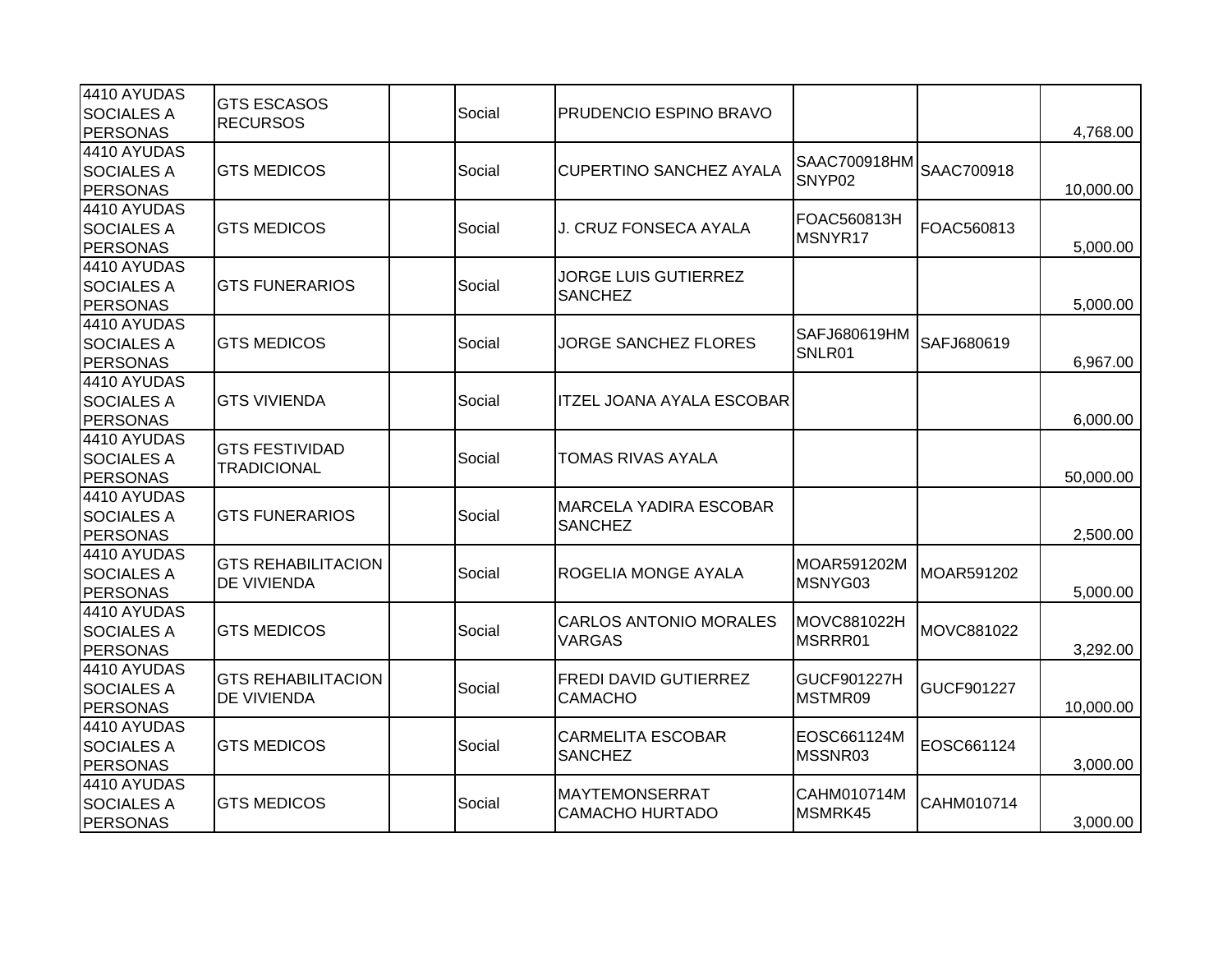| 4410 AYUDAS       |                           |        |        |                                            |                                               |            |          |  |                |        |  |          |
|-------------------|---------------------------|--------|--------|--------------------------------------------|-----------------------------------------------|------------|----------|--|----------------|--------|--|----------|
| <b>SOCIALES A</b> | <b>GTS MEDICOS</b>        |        | Social | MA. EUGENIA RAMOS LOPEZ                    | RALE811226MM <br>RALE811226<br>SMPG01         |            |          |  |                |        |  |          |
| <b>PERSONAS</b>   |                           |        |        |                                            |                                               |            | 5,000.00 |  |                |        |  |          |
| 4410 AYUDAS       |                           |        |        |                                            | RALE721022MM                                  |            |          |  |                |        |  |          |
| <b>SOCIALES A</b> | <b>GTS MEDICOS</b>        |        | Social | <b>ELODIA RAMOS LOPEZ</b>                  | SMPL05                                        | RALE721022 |          |  |                |        |  |          |
| <b>PERSONAS</b>   |                           |        |        |                                            |                                               |            | 5,000.00 |  |                |        |  |          |
| 4410 AYUDAS       | <b>GTS ESCASOS</b>        |        |        | <b>KAREN VANESSA MONGE</b>                 | MOGK991201M                                   |            |          |  |                |        |  |          |
| <b>SOCIALES A</b> | <b>RECURSOS</b>           |        | Social | <b>GUTIERREZ</b>                           | MSNTR04                                       | MOGK991201 |          |  |                |        |  |          |
| <b>PERSONAS</b>   |                           |        |        |                                            |                                               |            | 8,000.00 |  |                |        |  |          |
| 4410 AYUDAS       | <b>GTS ESCASOS</b>        |        |        | <b>MA. CONSUELO MORALES</b>                | MOTC670810M                                   |            |          |  |                |        |  |          |
| <b>SOCIALES A</b> | <b>RECURSOS</b>           |        | Social | <b>TORRES</b>                              | MSRRN01                                       | MOTC670810 |          |  |                |        |  |          |
| <b>PERSONAS</b>   |                           |        |        |                                            |                                               |            | 2,400.00 |  |                |        |  |          |
| 4410 AYUDAS       |                           |        |        | PILAR YAZMIN AYALA                         |                                               |            |          |  |                |        |  |          |
| <b>SOCIALES A</b> | <b>GTS DESPENSA</b>       |        | Social | <b>SANCHEZ</b>                             | AASP811005MM  <sub>AASP811005</sub><br>SYNL00 |            |          |  |                |        |  |          |
| <b>PERSONAS</b>   |                           |        |        |                                            |                                               |            | 2,000.00 |  |                |        |  |          |
| 4410 AYUDAS       | <b>GTS ESCASOS</b>        |        |        | <b>RODRIGO RICARDO GALICIA</b>             | GAVR000919H                                   |            |          |  |                |        |  |          |
| <b>SOCIALES A</b> | <b>RECURSOS</b>           |        | Social | <b>VARGAS</b>                              | MSLRDA0                                       | GAVR000919 |          |  |                |        |  |          |
| <b>PERSONAS</b>   |                           |        |        |                                            |                                               |            | 2,000.00 |  |                |        |  |          |
| 4410 AYUDAS       | <b>GTS ESCASOS</b>        | Social |        | <b>ANAYELI VARGAS LOPEZ</b>                | VALA931014MM<br>SRPN16                        |            |          |  |                |        |  |          |
| <b>SOCIALES A</b> |                           |        |        |                                            |                                               | VALA931014 |          |  |                |        |  |          |
| <b>PERSONAS</b>   | <b>RECURSOS</b>           |        |        |                                            |                                               | 2,000.00   |          |  |                |        |  |          |
| 4410 AYUDAS       |                           |        |        |                                            | YAGA750620M                                   |            |          |  |                |        |  |          |
| <b>SOCIALES A</b> | <b>GTS MEDICOS</b>        |        | Social | ANGELICA YAÑEZ GALLARDO                    | MSXLN08                                       | YAGA750620 |          |  |                |        |  |          |
| <b>PERSONAS</b>   |                           |        |        |                                            |                                               |            | 3,000.00 |  |                |        |  |          |
| 4410 AYUDAS       | <b>GTS ESCASOS</b>        |        |        |                                            | GULR570106H                                   |            |          |  |                |        |  |          |
| <b>SOCIALES A</b> | <b>RECURSOS</b>           |        | Social | <b>REYES GUTIERREZ LOPEZ</b>               | MSTPY00                                       | GULR570106 |          |  |                |        |  |          |
| <b>PERSONAS</b>   |                           |        |        |                                            |                                               |            | 4,000.00 |  |                |        |  |          |
| 4410 AYUDAS       |                           |        |        |                                            |                                               |            |          |  |                |        |  |          |
| <b>SOCIALES A</b> | <b>GTS ESCASOS</b>        |        | Social | JESUS AYALA GALICIA                        | AAGJ710618HM                                  | AAGJ710618 |          |  |                |        |  |          |
| <b>PERSONAS</b>   | <b>RECURSOS</b>           |        |        |                                            | SYLS00                                        |            | 5,000.00 |  |                |        |  |          |
| 4410 AYUDAS       |                           |        |        |                                            | VAEE861215MM                                  |            |          |  |                |        |  |          |
| <b>SOCIALES A</b> | <b>GTS MEDICOS</b>        |        | Social | <b>ESMERALDA VARGAS</b><br><b>ESPINOZA</b> | SRSS04                                        | VAEE861215 |          |  |                |        |  |          |
| <b>PERSONAS</b>   |                           |        |        |                                            |                                               |            | 5,000.00 |  |                |        |  |          |
| 4410 AYUDAS       |                           |        |        |                                            |                                               |            |          |  |                |        |  |          |
| <b>SOCIALES A</b> | <b>GTS REHABILITACION</b> |        | Social | <b>OCTAVIO GARCIA AGUILAR</b>              | GAAO750723H                                   | GAAO750723 |          |  |                |        |  |          |
| <b>PERSONAS</b>   | DE VIVIENDA               |        |        |                                            | MSRGC06                                       |            | 4,000.00 |  |                |        |  |          |
| 4410 AYUDAS       |                           |        |        |                                            |                                               |            |          |  |                |        |  |          |
| <b>SOCIALES A</b> | <b>GTS REHABILITACION</b> |        | Social | <b>BENIDISTINA ANZURES</b>                 | <b>AUSB661113MD</b>                           | AUSB661113 |          |  |                |        |  |          |
| <b>PERSONAS</b>   | DE VIVIENDA               |        |        |                                            |                                               |            |          |  | <b>SANCHEZ</b> | FNNN09 |  | 3,000.00 |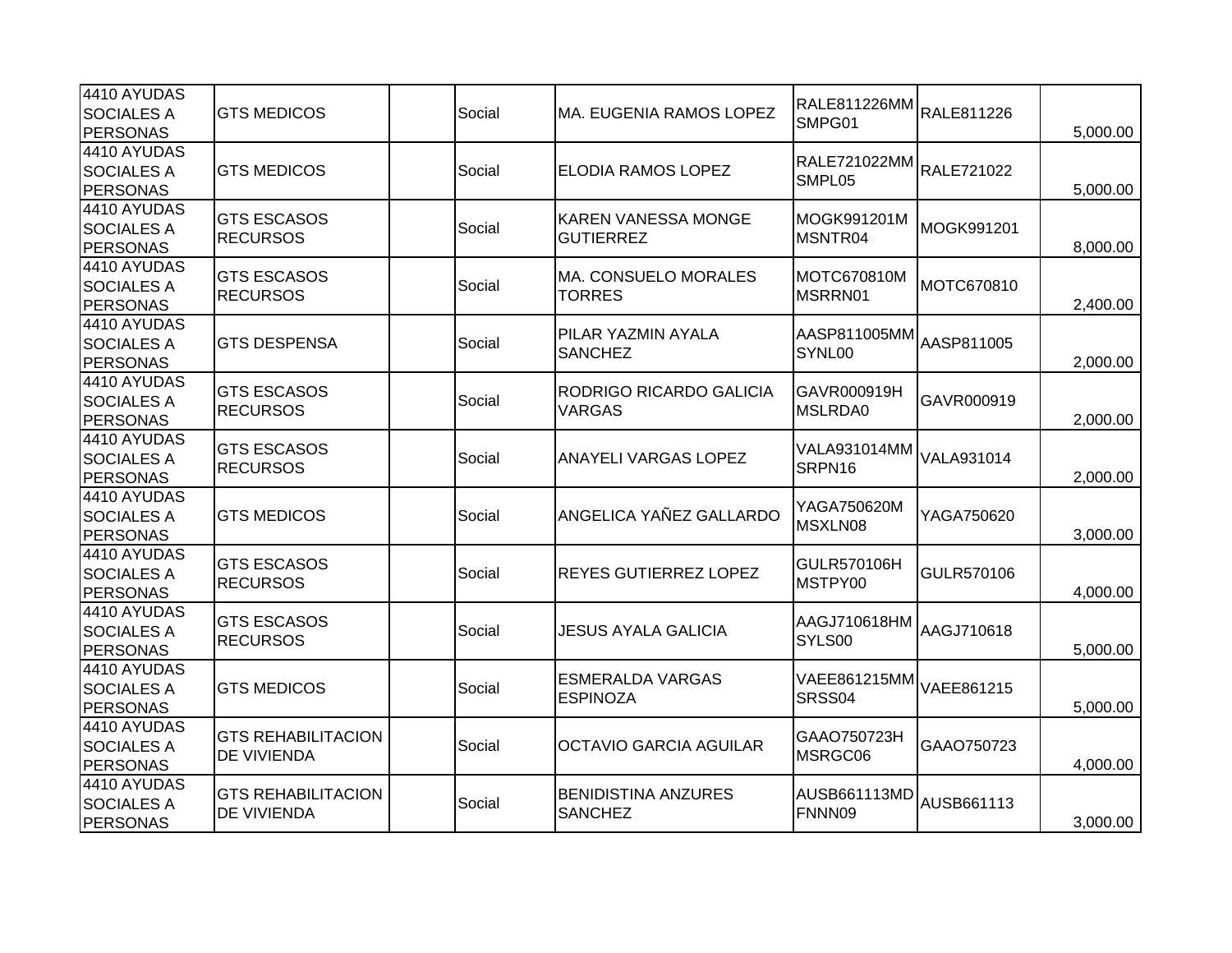| 4410 AYUDAS       |                           |  |        |                                | LOAC650812M             |            |          |
|-------------------|---------------------------|--|--------|--------------------------------|-------------------------|------------|----------|
| <b>SOCIALES A</b> | <b>GTS FUNERARIOS</b>     |  | Social | <b>CLARA LOPEZ AYALA</b>       | MSPYL05                 | LOAC650812 |          |
| <b>PERSONAS</b>   |                           |  |        |                                |                         |            | 5,500.00 |
| 4410 AYUDAS       |                           |  |        | <b>MARIA ESTHER GARCIA</b>     | GAGE750701M             |            |          |
| <b>SOCIALES A</b> | <b>GTS MEDICOS</b>        |  | Social | <b>GONZALEZ</b>                | MSRNS04                 | GAGE750701 |          |
| <b>PERSONAS</b>   |                           |  |        |                                |                         |            | 3,000.00 |
| 4410 AYUDAS       | <b>GTS ESCASOS</b>        |  |        |                                | LOSA841008HM            |            |          |
| <b>SOCIALES A</b> | <b>RECURSOS</b>           |  | Social | ALFREDO LOPEZ SANCHEZ          | SPNL06                  | LOSA841008 |          |
| <b>PERSONAS</b>   |                           |  |        |                                |                         |            | 3,000.00 |
| 4410 AYUDAS       |                           |  |        | <b>MARIO ALBERTO MORALES</b>   | MOCM780704H             |            |          |
| <b>SOCIALES A</b> | <b>GTS MEDICOS</b>        |  | Social | <b>CORTES</b>                  | MSRRR02                 | MOCM780704 |          |
| <b>PERSONAS</b>   |                           |  |        |                                |                         |            | 3,100.00 |
| 4410 AYUDAS       |                           |  |        | NIDIA GRACIELA MORALES         | <b>MOCN841117M</b>      |            |          |
| <b>SOCIALES A</b> | <b>GTS MEDICOS</b>        |  | Social | <b>CORTES</b>                  | MSRRD07                 | MOCN841117 |          |
| <b>PERSONAS</b>   |                           |  |        |                                |                         |            | 3,170.00 |
| 4410 AYUDAS       |                           |  |        |                                |                         |            |          |
| <b>SOCIALES A</b> | <b>GTS MEDICOS</b>        |  | Social | FIDEL MONGE AYALA              | MOAF701121HMMOAF701121  |            |          |
| <b>PERSONAS</b>   |                           |  |        |                                |                         |            | 3,000.00 |
| 4410 AYUDAS       |                           |  |        |                                |                         |            |          |
| <b>SOCIALES A</b> | <b>GTS MEDICOS</b>        |  | Social | <b>ANTONIA AGUILAR CAZARES</b> | AUCA570903MM AUCA570903 |            |          |
| <b>PERSONAS</b>   |                           |  |        |                                |                         |            | 3,000.00 |
| 4410 AYUDAS       | <b>GTS REHABILITACION</b> |  |        |                                |                         |            |          |
| <b>SOCIALES A</b> |                           |  | Social | BERTHA YAÑEZ ESCOBAR           | YAEB540302MMIYAEB540302 |            |          |
| <b>PERSONAS</b>   | DE VIVIENDA               |  |        |                                |                         |            | 5,000.00 |
| 4410 AYUDAS       |                           |  |        | <b>LUIS ALBERTO CARMONA</b>    |                         |            |          |
| <b>SOCIALES A</b> | <b>GTS FUNERARIOS</b>     |  | Social | <b>GONZALEZ</b>                | GAGL791113HM GAGL791113 |            |          |
| <b>PERSONAS</b>   |                           |  |        |                                |                         |            | 3,000.00 |
| 4410 AYUDAS       | <b>GTS REHABILITACION</b> |  |        |                                |                         |            |          |
| <b>SOCIALES A</b> | DE VIVIENDA               |  | Social | <b>MANUEL ESCOBAR PINEDA</b>   | EOPM841225HM EOPM841225 |            |          |
| <b>PERSONAS</b>   |                           |  |        |                                |                         |            | 2,500.00 |
| 4410 AYUDAS       |                           |  |        |                                |                         |            |          |
| <b>SOCIALES A</b> | <b>GTS MEDICOS</b>        |  | Social | <b>CARLOS GUTIERREZ AYALA</b>  | GUAC271104HM GUAC271104 |            |          |
| <b>PERSONAS</b>   |                           |  |        |                                |                         |            | 5,050.00 |
| 4410 AYUDAS       |                           |  |        |                                |                         |            |          |
| <b>SOCIALES A</b> | <b>GTS AYUDANTES</b>      |  | Social | <b>JULIO RAMOS AYALA</b>       | RAAJ610826HMSRAAJ610826 |            |          |
| <b>PERSONAS</b>   |                           |  |        |                                |                         |            | 4,000.00 |
| 4410 AYUDAS       |                           |  |        |                                |                         |            |          |
| <b>SOCIALES A</b> | <b>GTS AYUDANTES</b>      |  | Social | <b>CESAR MOCTEZUMA GALICIA</b> | MOGC751214HMMOGC751214  |            |          |
| <b>PERSONAS</b>   |                           |  |        |                                |                         |            | 4,000.00 |